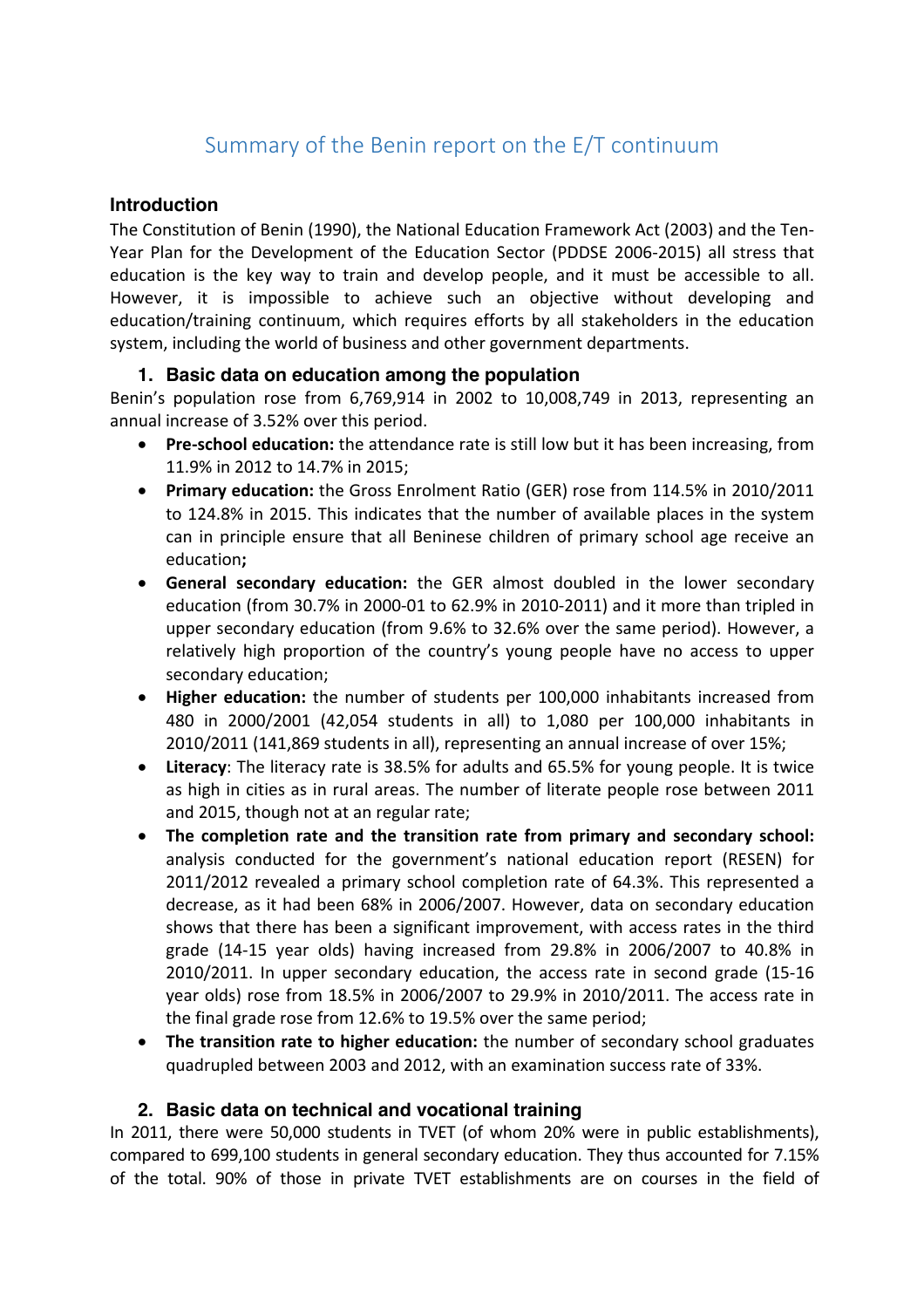administration and management science, because the cost is lower. There is clearly an underinvestment in courses leading to jobs in industry and services.

4,400 apprentices did dual apprenticeship schemes leading to the CQP Vocational Qualification Certificate in 2012. The total number depends on the availability of funding from FODEFCA, the Continuing Education and Apprenticeship Development Fund. 4,682 apprentices did reformed traditional apprenticeship schemes leading to the CQM Occupational Training Certificate in 2016. There is also an experimental scheme providing post-basic education combining work experience and centre-based training (the FPAPEB).

#### **3. Causes of the lack of continuity between education and training, and possible ways to remedy the problem**

Although significant progress is being made in the field of education, the poor quality of training and lack of educational achievement continue to be the most worrying problems. A majority of students drop out of education before completing the level they are in, and schools fail to provide all learners with the basic knowledge required. This lack of continuity affects all levels of education, including TVET. While measures have been taken under the PDDSE, for example primary school has become free, and lower secondary school fees have been waived for girls, these advances have not bridged the huge divide affecting disadvantaged children.

However, there are educational opportunities for the 700,000 children who are out of school or who leave school early.

- The dual training system is for children in CM1 and CM2 grade (aged 9 to 11) who have performed poorly at school. More than 6,200 youngsters obtained a CQP Certificate between 2004 and 2015;
- The CQM course is for those do not attend school or who have dropped out. 18,060 apprentices obtained the CQM between 2013 and 2016.
- Alternative education (EA) teaches children who not attend school or who have dropped out to read and write to facilitate their access to vocational training.
- Accelerated educational alternative (AEA) is for the same target group, and enables them to obtain primary school certificate or a CQP Certificate in three years.
- Other measures are to develop the skills of secondary school leavers.

The most effective way to make up for the lack of continuity is to boost learning achievements at both basic education and secondary education level on the one hand, and to develop TVET curricula and schemes leading to the CQP Certificate on the other hand.

## **4. The continuum between education and lifelong learning**

The Benin Government strives to provide those in the formal and informal education system with an opportunity to acquire a minimum set of knowledge and skills, in particular through vocational training.

The TVET curriculum reform of 2013 aims to offer everyone an opportunity to acquire the technical and vocational skills they need for their chosen occupation or to enhance their employability. It supports schemes to upgrade the skills of craftsmen as well as continuing education courses in public and private training centres for employees. Vocational training schemes include post-basic education dual training courses, short apprenticeships (1-6 months), short initial vocational training courses (3-6 months), non-formal training courses in agriculture and training in business start-up centres.